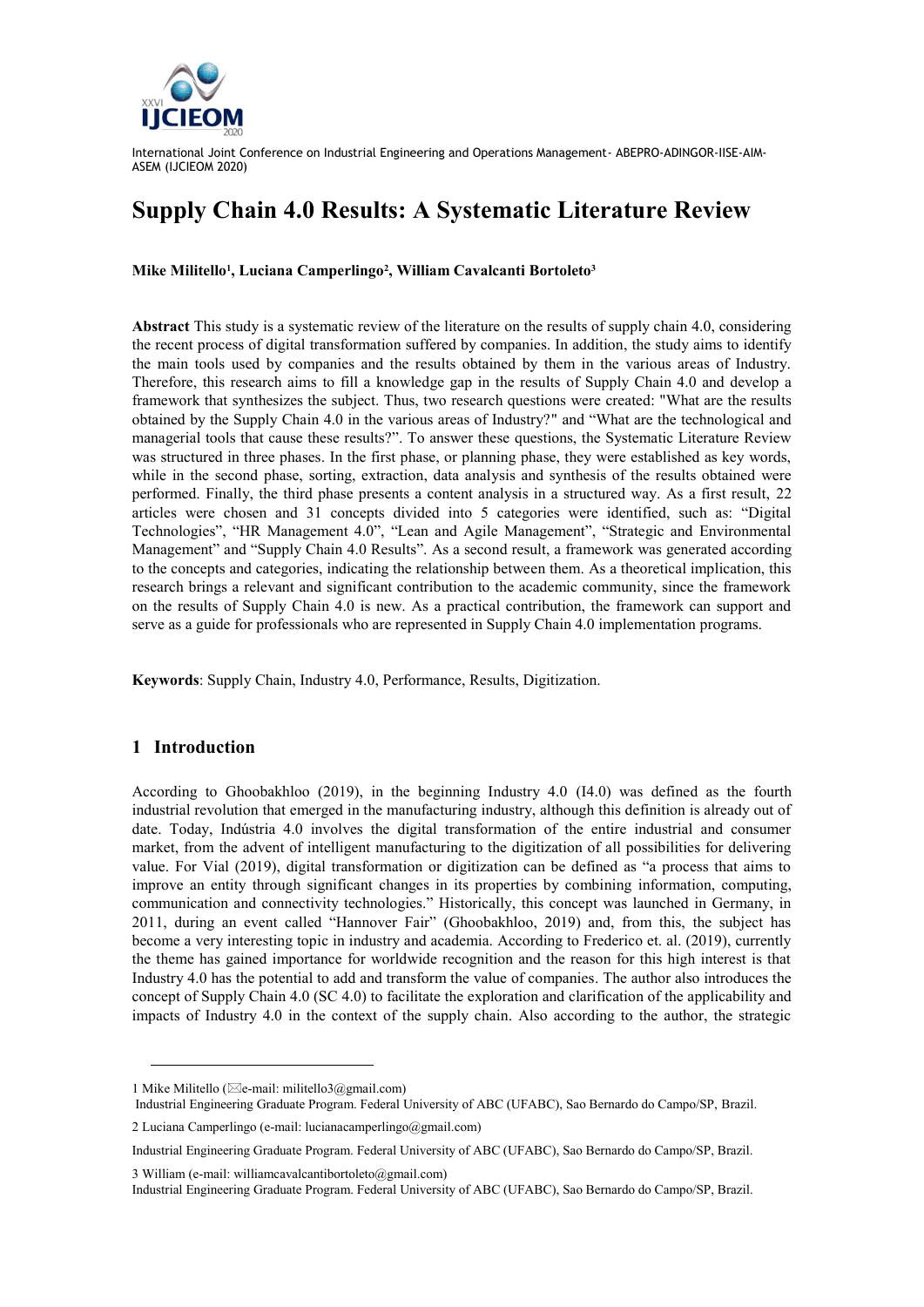

vision of supply chain 4.0 is evolutionary and requires resources and reconfiguration of supply chains, a clear understanding of how and where a supply chain is and where it could potentially reach in the future.

At a more detailed level, digital technologies related to sector 4.0 include Iot, Big Data, Artificial Intelligence, among others, which would have implications for a variety of business areas, leading to significant changes in the supply chain. In general, none of the disruptive technologies in Industry 4.0 operate independently and in isolation. Such independence and integration do not act as a limitation, but rather as a contribution to the interoperability feature, ensuring that various components of a value network connect and share data in a coordinated manner. The spread of technological innovations is transforming traditional supply chains, in order to better acquire and manage data, as well as the integration of information that can provide competitive differentiation to members of the corporation. (Ghoobakhloo, 2019)

As the theme Supply Chain 4.0 is still embryonic, it represents an opportunity for significant academic research and original contribution in the area. However, there are a variety of potential research areas within the SC 4.0 context. Considering the above about the potential of SC 4.0 in generating competitive advantage, and that there are few studies that explore digital transformation and its impacts (Vial, 2019), it is important to establish a study that identifies the results and performances obtained by this model. To this end, the objective of this work is to identify the main tools used by SC 4.0. Furthermore, this research aims to develop a framework that synthesizes the results of SC 4.0 in the various areas of the Industry. Thus, two research questions that represent such a research gap must be answered, namely:

*RQ1: What are the results obtained by the Supply Chain 4.0 in the various areas of Industry? RQ2: What are the technological and managerial tools that cause these results?*

The focus on SC 4.0 performance was driven by the intention to be practical in guiding, focusing on elements that are possibly under the company's control. Thus, a practical basis was provided on which managers can build structures and systems that would design SC 4.0 in their respective companies. Additionally, in line with the definition, the difference between processes/tools and SC 4.0 results was outlined: the former clearly precede and generate the latter. Thus, the innovation/originality of this study consists of examining which are the technological and managerial tools of the supply chain 4.0 and what are the results obtained by them, generating then a framework that synthesizes the subject and relates the constructs of the first with the constructs of the second. Such a framework can serve as a guide for practitioners in the area to implement such a model in companies.

This article is structured as follows: this introductory section contextualizes the research as well as introducing the research problem, the objective and the originality of the work. Section 2 demonstrates the research methodology, presenting the search terms, filters and exclusion criteria used. The profile and data of the chosen articles as well as the theoretical framework are found in section 3. Finally, in section 4, main results, contributions, study limitations and opportunities for future research are presented.

### **2 Research Method**

## *2.1 Research Planning and Identification of Search Terms*

According to Frederico et al. (2019), the new disruptive or digital technologies related to sector 4.0 would have implications for a variety of business areas, including the development of new products and services, operations, work environments, people and organizational management, business model, among others, creating competitive advantage in the offer and availability of products, cost reduction and increase in market share. Thus, Frederico et al. (2019) propose in their article the concept of "Supply Chain 4.0" so that, together with the new conceptual framework, it can capture the essence of Industry 4.0 within the context of the supply chain. However, there is still no research that clearly conceptualizes Industry 4.0 in the context of the supply chain.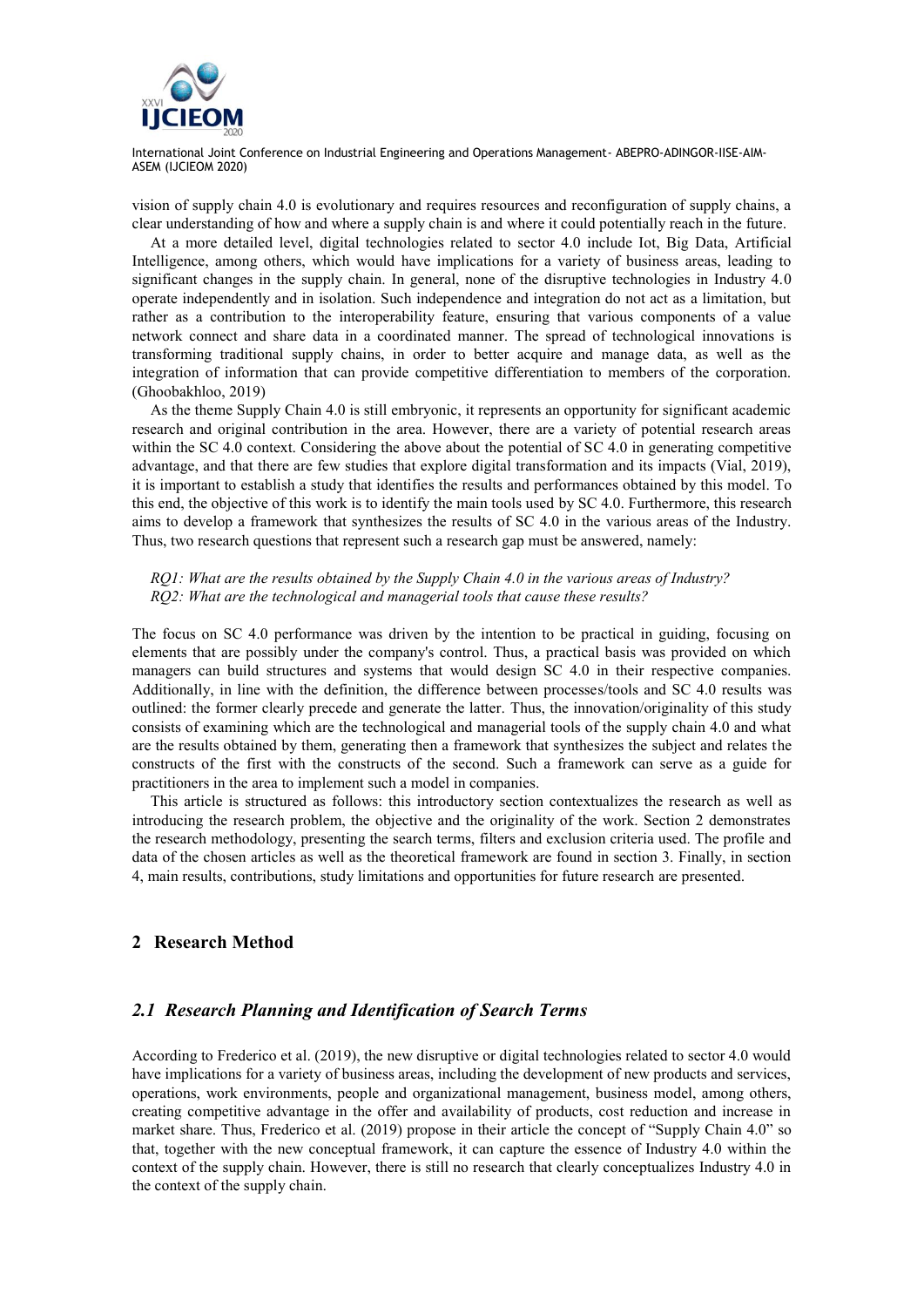

To fill this gap, Tranfield et al (2003) suggest that a good resource is the development of a systematic review of the literature, as these authors argue that this method is an important part of any research project, where the researcher maps and evaluates the relevant intellectual territory in order to specify a research question that will further develop the knowledge base. Comprehensive and impartial research is one of the fundamental differentials of this method, and the protocol is a plan that helps to protect objectivity, providing explicit descriptions of the steps that have been followed. Although it sometimes takes considerable time and often requires perseverance and attention to detail, systematic review provides efficient means and quality methods for identifying and evaluating extensive literature.

Thus, this study followed the method proposed by Tranfield at al. (2003), which is structured in three phases. The first phase, the planning phase, establishes the keywords of the research and identifies the database and the research period. In the driving phase or second phase, the research is carried out followed by sorting, extraction, data analysis and synthesis of the results obtained. Finally, the third phase, or reporting phase, presents the analysis of results in a structured way.

Thus, in the first stage, meetings were held by the authors of this study to create a review protocol which will determine the research topic within SC 4.0. Thus, based on the keywords used by Frederico et. al. (2019), as well as in his article that links Supply Chain, Industry 4.0 and Digitalization and proposes conceptual constructs for the SC 4.0, this study defined the current performance of SC 4.0 studies within the digital transformation context. Thus, once the theme was defined, the keywords or search terms were determined. Table 1 below shows the sequence or order in which the keywords were inserted in the search system, the connectors used (in capital letters), the keywords chosen (in italics) and the reason for each choice.

**Table 1** Keywords used and the respective justifications

| Order | Keywords                           | Reasons for choosing the keyword                                                                                                                                                                                                                                                                                                        |
|-------|------------------------------------|-----------------------------------------------------------------------------------------------------------------------------------------------------------------------------------------------------------------------------------------------------------------------------------------------------------------------------------------|
|       | Supply Chain<br>AND Indust * $4.0$ | According to Frederico et.al. (2019), research exploring the relationships, impacts and<br>applicability of Industry 4.0 in the context of the supply chain is still very limited. The asterisk<br>was used between indust and 4.0, as there are authors who use variants for the word<br>"industry", such as the word "industrie".     |
|       | Results                            | Understand what are the results obtained by the companies that adopted the Supply Chain in<br>Industry 4.0.                                                                                                                                                                                                                             |
|       | Performance                        | Understand the degree of maturity and performance of Supply Chain actions in Industry 4.0.                                                                                                                                                                                                                                              |
| 4     | Digitization                       | Clarify the applicability and impacts of Industry 4.0 on the supply chain in several industrial<br>sectors in the context of digital transformation. This term was chosen in place of "digital"<br>transformation", as most authors use it to refer to the concept, such as digitization of<br>processes, digitization of services, etc |

The database used was Scopus, as it helps to identify the most cited authors and offers coverage to other types of references, such as countries that offer more studies, as well as the various areas of knowledge related to the study theme. Some studies referred to publishers Elsevier and Emerald, among others, during the research. The filter used for the research period was: papers published between 2011 and 2020, provided that the concept of Industry 4.0 was launched in 2011.

# *2.2 Conducting the Search for Papers*

First, a total of 566 documents were identified when applying the terms "Supply Chain AND Industr \* 4.0" in the search. Second, the result obtained was restricted by including the word "Results", obtaining 178 documents. Then, the word "Performance" was added to the research group, resulting in a total of 117 documents. This was followed by the screening step, which consisted of applying filters over the database. Such filters were: articles from 2011, articles published in journals and English, which restricted the search to a total of 104 published articles. Finally,, the search term "digitization" was added at the end, obtaining 22 published articles related to the theme.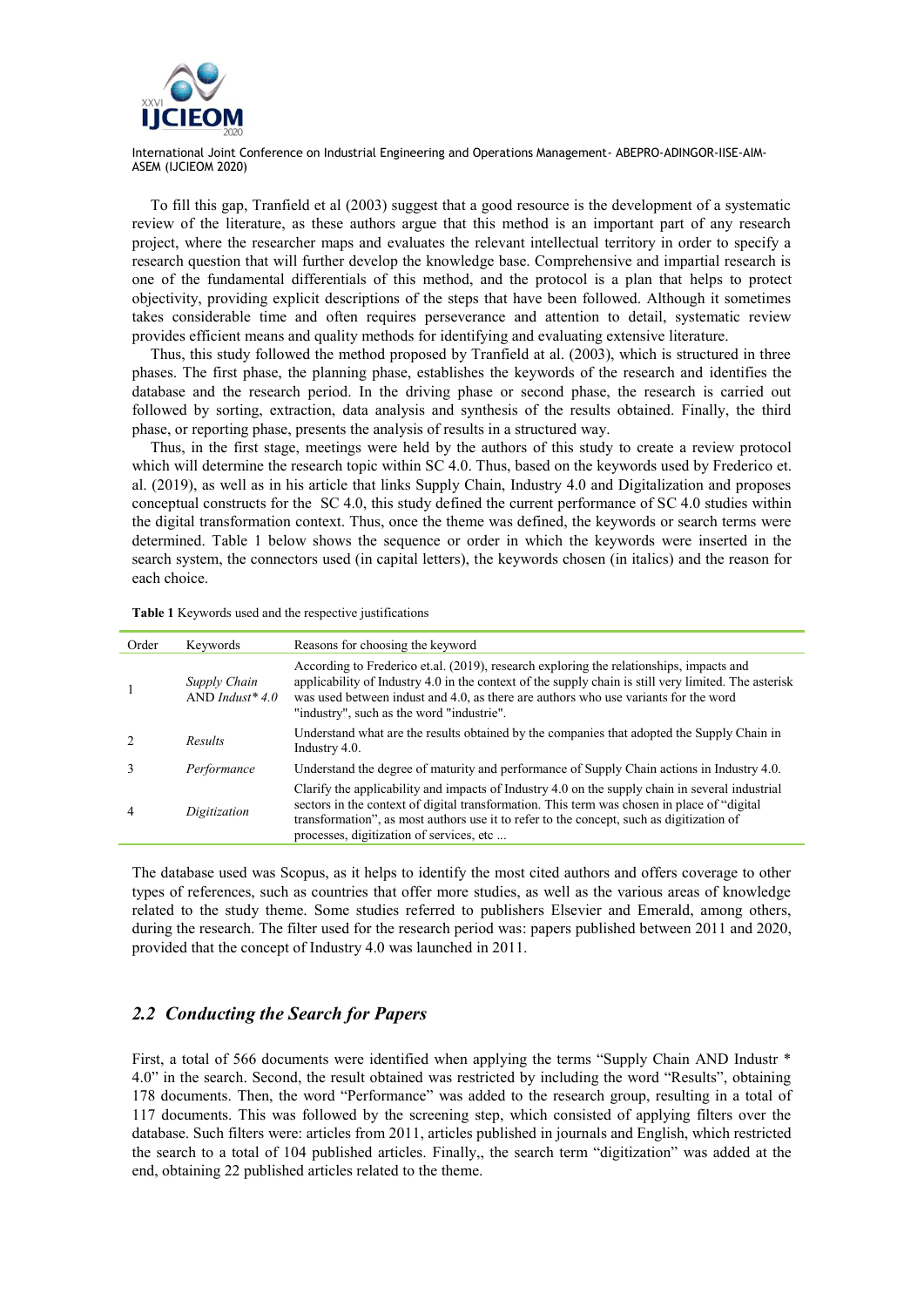

# **3 Results**

# *3.1 Selected Papers*

The 22 papers obtained by the screening process were listed by the table 2 below, together with their authors and respective journals.

| Paper            | Authors (Year)                   | Document Title                                                                                                                    | Title of Journal / Event                                                                            |
|------------------|----------------------------------|-----------------------------------------------------------------------------------------------------------------------------------|-----------------------------------------------------------------------------------------------------|
| $\mathbf{1}$     | Ivanov et al. $(2019)$           | The impact of digital technology and Industry 4.0 on the ripple effect<br>and supply chain risk analytics                         | International Journal of Production Research                                                        |
| $\boldsymbol{2}$ | Luthra, Mangla<br>(2018)         | Evaluating challenges to Ind 4.0 initiatives for SC sustainability in<br>emerging economies                                       | Process Safety and Environmental Protection                                                         |
| 3                | Dallasega et al.<br>(2018)       | Industry 4.0 as an enabler of proximity for construction supply chains:<br>A systematic literature review                         | Computers in Industry                                                                               |
| 4                | Telukdarie et al.<br>(2018)      | Industry 4.0 implementation for multinationals                                                                                    | Process Safety and Environmental Protection                                                         |
| $\mathfrak s$    | Nascimento et al.<br>(2019)      | Exploring Industry 4.0 technologies to enable circular economy<br>practices in a manufacturing context: A business model proposal | Journal of Manufacturing Technology Management                                                      |
| 6                | Manavalan,<br>Jayakrishna (2019) | A review of IoT embedded sustainable supply chain for industry 4.0<br>requirements                                                | Computers and Industrial Engineering                                                                |
| $\boldsymbol{7}$ | Bienhaus, Haddud<br>(2018)       | Procurement 4.0: factors influencing the digitisation of procurement<br>and supply chain                                          | Business Process Management Journal                                                                 |
| $\,8\,$          | Horvath, Szabo<br>(2019)         | Driving forces and barriers of Industry 4.0: Do multinational and small<br>and medium-sized companies have equal opportunities?   | Technological Forecasting and Social Change                                                         |
| 9                | Liboni et al. (2019)             | Smart industry and the pathways to HRM 4.0: implications for SCM                                                                  | Supply Chain Management                                                                             |
| 10               | da Silva et al. (2019)           | Technology transfer in the supply chain oriented to industry 4.0: a<br>literature review                                          | Technology Analysis and Strategic Management                                                        |
| 11               | Muller et al. (2019)             | Digitization in wood supply $- A$ review on how Industry 4.0 will<br>change the forest value chain                                | Computers and Electronics in Agriculture                                                            |
| 12               | Asdecker, Felch<br>(2018)        | Development of an Industry 4.0 maturity model for the delivery<br>process in supply chain                                         | Journal of Modelling in Management                                                                  |
| 13               | Stank et al. (2019)              | Toward a Digitally Dominant Paradigm for twenty-first century supply<br>chain scholarship                                         | International Journal of Physical Distribution and<br>Logistics Management                          |
| 14               | Dallasega et al.<br>(2019a)      | Field study to identify requirements for smart logistics of European,<br><b>US and Asian SMEs</b>                                 | Proceedings of the International Conf. on Industrial<br>Engineering and Operations Management, 2019 |
| 15               | Dallasega et al.<br>(2019b)      | An agile scheduling and control approach in ETO construction supply<br>chains                                                     | Computers in Industry                                                                               |
| 16               | Wang, Ha-<br>Brookshire (2018)   | Exploration of Digital Competency Requirements within the Fashion<br>Supply Chain with an Anticipation of Industry 4.0            | International Journal of Fashion Design, Technology<br>and Education                                |
| 17               | Menon, Shah (2020)               | Are SMEs Ready for Industry 4.0 Technologies: An Exploratory Study<br>of industry 4.0 Technological Impacts                       | Proceedings of International Conf. on Computation,<br>Automation and Knowledge Management, 2020     |
| 18               | Omar et al. (2019)               | Business analytics in manufacturing: Current trends, challenges and<br>pathway to market leadership                               | <b>Operations Research Perspectives</b>                                                             |
| 19               | Pandey et al. (2019)             | Cyber security risks in globalized supply chains: conceptual framework                                                            | Journal of Global Operations and Strategic Sourcing                                                 |
| 20               | Gjeldum et al. (2018)            | Performance analysis of RFID systems for assembly line purposes in<br>learning Factory                                            | Mechanical Technology and Structural Materials                                                      |
| 21               | Dhamija et al. (2020)            | Industry 4.0 and supply chain management: A methodological review                                                                 | International Journal of Business Analytics                                                         |
| 22               | Bibby, Dehe (2018)               | Defining and assessing industry $4.0$ maturity levels – case of the<br>defence sector                                             | Production Planning & Control: The Management of<br>Operations                                      |

**Table 2** 22 papers obtained after entering the term "Digitization"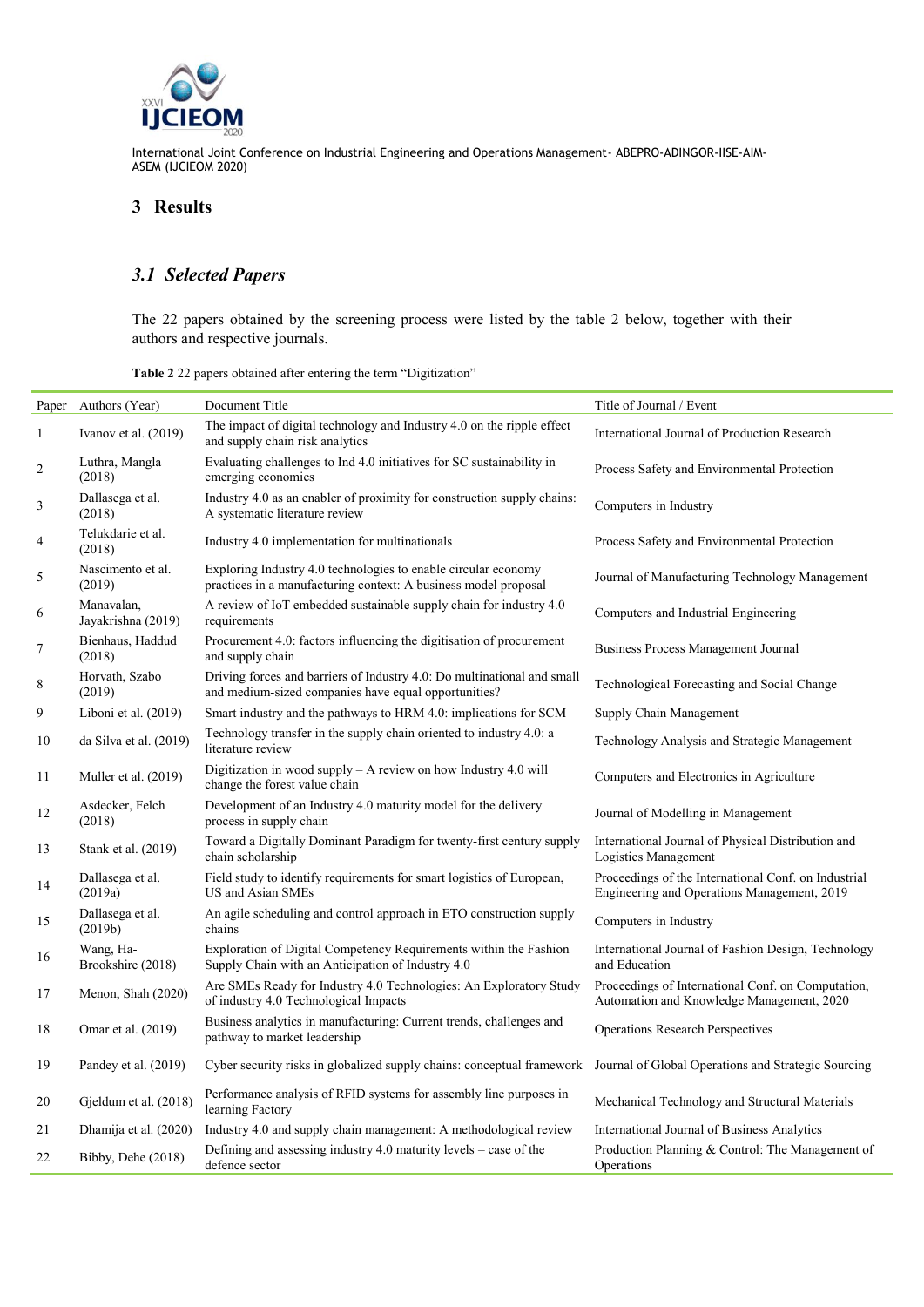

# *3.2 Identified Categories*

Table 3 below summarizes the authors and the respective categories mentioned by each one, as well as agregates the 31 concepts identified in 5 categories, decrypted in the following sections. As can be seen in the table, some concepts from the Digital Technologies category were placed in pairs for the purpose of simplification, since they have technological similarities between them or are usually applied together. Table 4 of the Appendix shows the content analysis made, demonstrating the extraction of the 31 concepts from each paper.

#### **Table 3** Matrix of categories of articles analyzed

|                                   | Categories |                                                         |                           |                               |                        |             |                   |                           |               |                                |                            |                       |             |                                              |                      |                                 |                        |                   |                  |                          |                 |                   |             |             |              |                 |                           |             |                |                               |                |
|-----------------------------------|------------|---------------------------------------------------------|---------------------------|-------------------------------|------------------------|-------------|-------------------|---------------------------|---------------|--------------------------------|----------------------------|-----------------------|-------------|----------------------------------------------|----------------------|---------------------------------|------------------------|-------------------|------------------|--------------------------|-----------------|-------------------|-------------|-------------|--------------|-----------------|---------------------------|-------------|----------------|-------------------------------|----------------|
|                                   |            | Digital Technologies                                    |                           |                               |                        |             |                   |                           |               | <b>HR</b><br>Management<br>4.0 |                            |                       |             | Strategic and<br>Environmental<br>Management |                      | Lean and<br>Agile<br>Management |                        |                   |                  | Supply Chain 4.0 Results |                 |                   |             |             |              |                 |                           |             |                |                               |                |
| Concepts<br>Papers                |            | Mobile Applications and IHM<br><b>Big Data Analysis</b> | Value Chain<br>Electronic | IoT and Cyber-Physical System | Additive Manufacturing | M.E.S.      | Augmented Reality | Autonomous Robotics       | Cybersecurity | Simulation and Optimization    | Web and Cloud Technologies | Tracking Technologies | Recruitment | Training                                     | Performance Measures | Maturity Models                 | Organizational Culture | Reverse Logistics | Decentralization | Mass Customization       | Pull Production | Agile Programming | Integration | Efficiency  | Flexibility  | Competitiveness | Customer Satisfaction     | Innovation  | Real Time Data | <b>Better Decision Making</b> | Sustainability |
| 1) Ivanov et al. (2019)           |            | $\mathbf X$                                             |                           | $X - X$                       |                        |             |                   | $\mathbf X$               | $\mathbf X$   | $\mathbf X$                    | $X$ $X$                    |                       |             |                                              |                      |                                 |                        |                   |                  |                          |                 |                   |             | $\mathbf X$ | $\mathbf X$  |                 |                           |             | $\mathbf x$    |                               |                |
| 2) Luthra e Mangla (2018)         |            |                                                         |                           |                               |                        |             |                   |                           |               |                                |                            |                       |             |                                              |                      |                                 | $\mathbf X$            |                   |                  |                          |                 |                   |             |             |              |                 |                           |             |                | $X$ $X$                       |                |
| 3) Dallasega et al. (2018)        |            |                                                         | $\mathbf x$               |                               |                        |             |                   |                           |               | $\mathbf X$                    | $X$ X                      |                       |             |                                              |                      |                                 |                        |                   |                  |                          |                 |                   | X           | $\mathbf X$ |              |                 |                           |             | $\mathbf X$    |                               |                |
| 4) Telukdarie et al. (2018)       |            | $\mathbf x$                                             |                           |                               |                        | $\mathbf X$ |                   |                           |               | X                              |                            |                       | X           | X                                            | $\mathbf X$          |                                 |                        |                   |                  |                          |                 |                   | X           | $\mathbf X$ |              |                 |                           |             | $\mathbf X$    | $\mathbf X$                   |                |
| 5) Nascimento et al. (2019)       |            | $\mathbf X$                                             |                           |                               | $\mathbf X$            |             |                   |                           |               |                                | $\mathbf X$                |                       |             |                                              |                      |                                 |                        | $\mathbf X$       |                  |                          | $\mathbf X$     |                   |             |             |              |                 |                           |             |                |                               | $\mathbf X$    |
| 6) Manavalan e Jayakrishna (2019) |            |                                                         |                           | $\mathbf X$                   |                        |             | $\mathbf x$       |                           | $X$ $X$       |                                |                            |                       |             |                                              |                      |                                 |                        | $\mathbf X$       |                  |                          |                 |                   |             | $\mathbf x$ |              |                 | $\mathbf x$               |             |                | X                             | $\mathbf{x}$   |
| 7) Bienhaus e Haddud (2018)       |            | $\mathbf X$                                             |                           | $\mathbf X$                   |                        |             |                   |                           | X             |                                | $\mathbf X$                |                       |             |                                              |                      |                                 |                        |                   |                  |                          |                 |                   | X           |             |              | $\mathbf X$     |                           | X           |                |                               |                |
| 8) Horváth e Szabó (2019)         |            |                                                         |                           | $\mathbf X$                   |                        |             | $X$ $X$           |                           |               | X                              |                            | X                     | X           | X                                            | $\mathbf X$          |                                 |                        |                   |                  |                          |                 |                   |             |             |              |                 |                           |             |                |                               |                |
| 9) Liboni et al. (2019)           |            |                                                         |                           | $\mathbf X$                   |                        |             | X                 | $\mathbf{x}$              |               |                                |                            |                       | $\mathbf X$ | $\mathbf X$                                  | $\mathbf X$          |                                 | X                      |                   |                  |                          |                 |                   |             |             | $\mathbf x$  |                 |                           | X           |                |                               | $\mathbf X$    |
| 10) da Silva et al. (2019)        |            | $X$ $X$                                                 |                           | $X$ $X$                       |                        | $\mathbf X$ | $\mathbf x$       | X X                       |               |                                | $\mathbf X$                |                       |             |                                              |                      |                                 |                        |                   |                  |                          |                 | $\mathbf X$       | $\mathbf X$ | $\mathbf X$ |              |                 | $\mathbf X$               |             |                |                               |                |
| 11) Müller et al. (2019)          |            | $X$ $X$                                                 |                           | X                             |                        | X           |                   |                           |               | X                              | $X$ X                      |                       |             |                                              |                      |                                 |                        |                   |                  |                          |                 |                   |             | $\mathbf X$ |              |                 |                           |             | X              | $\mathbf{x}$                  |                |
| 12) Asdecker e Felch (2018)       |            | $X$ $X$                                                 |                           |                               |                        |             |                   |                           |               | X                              | $X$ X                      |                       |             |                                              |                      | $\mathbf X$                     |                        |                   |                  |                          |                 |                   |             | $\mathbf x$ |              | X               |                           |             | $\mathbf X$    |                               |                |
| 13) Stank et al. (2019)           |            | $\mathbf X$                                             |                           |                               | $\mathbf X$            |             |                   | $\mathbf X$               |               |                                |                            |                       |             |                                              |                      |                                 |                        |                   |                  |                          |                 |                   |             |             |              | $\mathbf X$     |                           | $\mathbf X$ |                |                               |                |
| 14) Dallasega et al. (2019a)      |            |                                                         |                           |                               |                        |             |                   | $X - X$                   |               |                                |                            | $\mathbf X$           |             |                                              |                      |                                 | $\mathbf X$            |                   | X                | X                        | X               | X                 |             |             | $\mathbf X$  |                 |                           | $\mathbf X$ |                |                               |                |
| 15) Dallasega et al. (2019b)      |            |                                                         |                           |                               |                        |             |                   |                           |               | $\mathbf X$                    |                            | X                     |             |                                              |                      |                                 |                        |                   | X                | X                        | X               | X                 |             | X           | $\mathbf{x}$ |                 |                           |             | X              | $\mathbf{x}$                  |                |
| 16) Wang e Ha-Brookshire (2018)   |            | $\mathbf X$                                             |                           |                               |                        |             |                   |                           |               |                                |                            |                       |             |                                              |                      |                                 |                        |                   |                  | $\mathbf X$              |                 |                   |             |             | $\mathbf X$  |                 |                           |             | $\mathbf X$    |                               |                |
| 17) Menon e Shah (2020)           |            | $\mathbf X$                                             |                           | X                             | X X X X X              |             |                   |                           |               | $\mathbf{x}$                   | $\mathbf{x}$               |                       |             |                                              |                      |                                 |                        |                   | $\mathbf X$      |                          |                 |                   | $\mathbf X$ | $\mathbf X$ |              | $\mathbf X$     | $\boldsymbol{\mathrm{x}}$ |             | $\mathbf X$    |                               | $\mathbf X$    |
| 18) Omar et al. (2019)            |            | $X - X$                                                 |                           | $\mathbf X$                   |                        |             |                   |                           | X             | X                              | $\mathbf{x}$               |                       |             |                                              |                      |                                 | $\mathbf X$            | $\mathbf X$       |                  |                          |                 |                   | $\mathbf X$ | $\mathbf X$ |              | $\mathbf X$     | $\mathbf{x}$              | $\mathbf x$ | $\mathbf X$    | $\mathbf X$                   | $\mathbf X$    |
| 19) Pandey et al. (2019)          |            |                                                         |                           | $\mathbf X$                   |                        |             |                   |                           | X             |                                |                            |                       |             |                                              |                      |                                 |                        |                   |                  |                          |                 |                   | X           |             |              |                 | $\mathbf x$               |             |                |                               |                |
| 20) Aljinović et al. (2018)       |            |                                                         |                           |                               |                        | $\mathbf X$ |                   |                           |               | X                              |                            | $\mathbf X$           |             |                                              |                      |                                 |                        |                   |                  |                          |                 |                   |             |             |              |                 |                           | X           | $\mathbf{x}$   |                               |                |
| 21) Dhamija et al. (2020)         |            | $\mathbf X$                                             |                           | $X$ $X$                       |                        |             | X                 | $\boldsymbol{\mathrm{X}}$ |               | $\mathbf X$                    | X X                        |                       |             |                                              |                      |                                 |                        |                   |                  |                          |                 |                   |             |             | X            |                 |                           | X           | $\mathbf X$    | $\mathbf{x}$                  |                |
| 22) Bibby e Dehe (2018)           |            | $\mathbf X$                                             | $\mathbf X$               | $\mathbf{x}$                  | $\mathbf X$            | $\mathbf X$ | $\mathbf x$       | $\boldsymbol{\mathrm{X}}$ |               | X                              | X                          |                       |             |                                              | $\mathbf X$          | X                               | X                      |                   | X                | X                        |                 | X                 | X           | $\mathbf X$ | $\mathbf x$  |                 | $\mathbf X$               | $\mathbf X$ | $\mathbf X$    | $\mathbf X$                   | X              |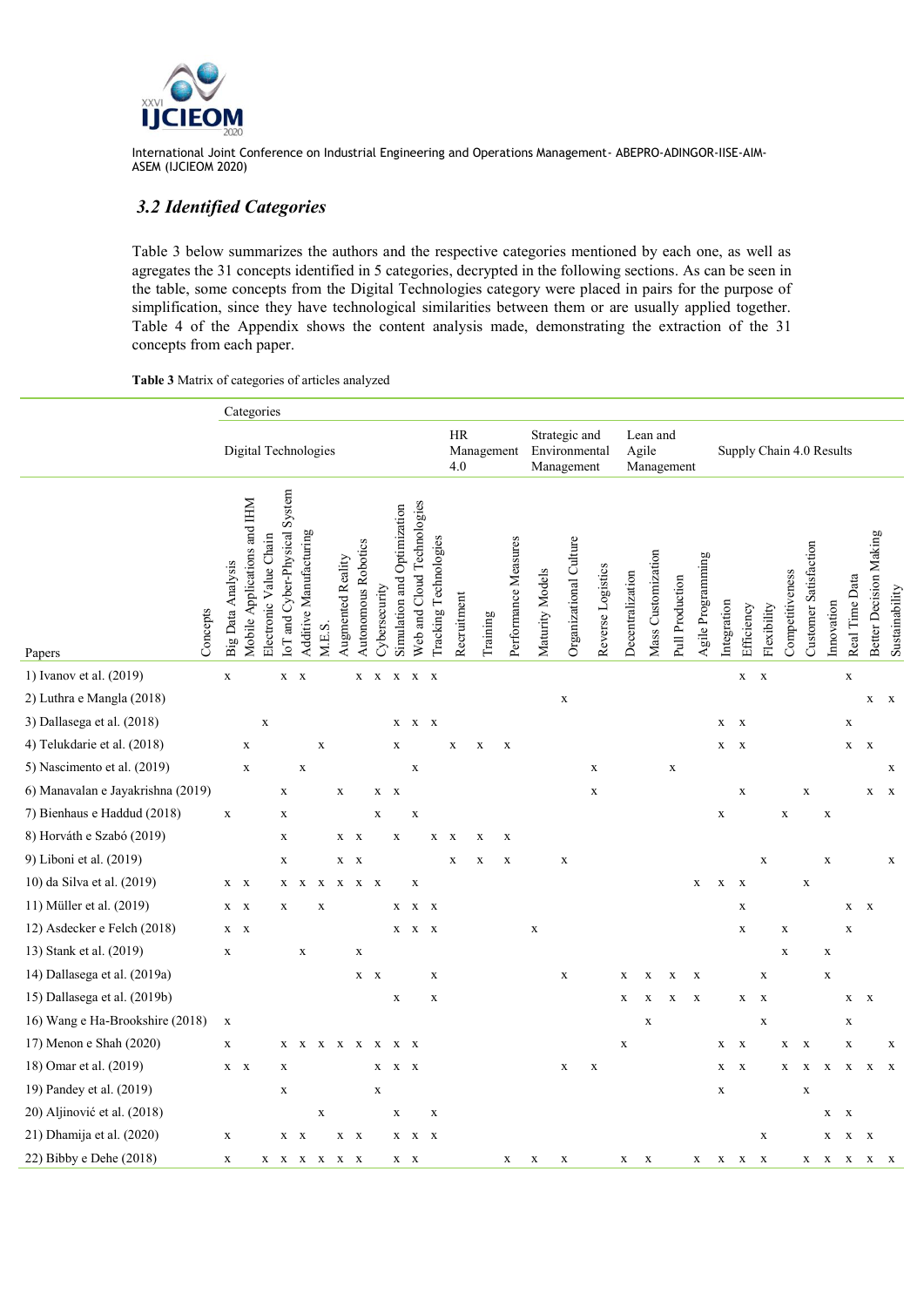

#### **3.3.1 Digital Technologies**

The results of the content analysis identified digital technologies within the scope of Supply Chain 4.0 that build technological constructs for different areas of the business, such as risk management, reverse logistics, circular economy, product and service development, operations, transformation industry, among others. These technologies include Big Data, Internet of Things, Cyber-Physical Systems, Mobile Apps, Cloud Computing (cloud-based ERP solutions, for example), Interface Human-Machine (IHM), Web technologies, e-Value Chain, Cybersecurity, Smart Sensors (RFID, for example), Autonomous Robotics (Automated Guided Vehicles, for example), Additive Manufacturing, Advanced Tracking and Routing Technologies (GPS, for example), Simulation and Optimization of Operating Systems (such as the use of digital twins, for example). In terms of supply chain operations, these technologies, according to Ivanov et. al. (2019), bring: increased response capacity, mitigating the cascade effect, optimization of delivery deadlines, new quality of planning and risk management, ability to reconfigure resources and better data planning. Luthra and Mangla (2018) identify organizational, technological and strategic challenges associated with disruptive technologies, due to the lack of infrastructure and resources of Industry 4.0 for emerging countries.

The application of augmented reality systems supports workers in several ways. These technologies can assist in step-by-step processes, linking virtual reality and reality. Maintenance with augmented reality support can reduce lead times and human error rates. The technology also assists in measuring the performance of employees and allows checking whether each product meets the quality standards. Besides that, training guided by augmented reality is increasingly effective (Horvát and Szabó, 2019).

Software companies have developed what is called manufacturing execution systems (MES), to provide data management capabilities and a 'common user interface' for operators, who bridge the gap between automated production resources and organizations' ERP systems (Bibby and Dehe, 2018). The benefits of an MES are summarized below: Central repository of data/information throughout the company; support for regulatory compliance for safety, health, environmental and financial Standards; access throughout the company to accurate data in real time; role-based visualization, reducing information overload; key Performance Indicators (KPIs) generation to enable and support the decisionmaking process; better response to micro and macroeconomic factors; optimal use of equipment, personnel and material resources; and Ensuring that the quality standards of manufacturing operations are met. (Telukdarie et al, 2018 ).

#### **3.3.2 Lean and Agile Management**

According to Dallasega et al. (2019b), Industry 4.0 brings the need to obtain agile programming and total control to the Supply Chain, so that, with this, it can have a lean management, capable of customizing products without generating waste or unnecessary stock. According to Naylor et al. (1999), cited by Dallasega et al. (2019b), agile in this context means that a manufacturing system is able to respond quickly to changes in customer demand. Thus, a more frequent availability of information allows us to design agile supply chains, which adapt to market demand, delays in logistics chains and other disturbances, in order to reach the optimal values of the desired Key Performance Indicators (KPIs). According to Sivaman and Varghese (2016), cited by Dallasega et al. (2019b), pull planning is a basic concept in lean thinking. For Ghosh et al. (2017), cited by Dallasega et al. (2019b), states that pull-driven approaches are trying to complete the project optimally in terms of quality, time and cost, in order to provide maximum value to the customer. Improving productivity by reducing inventories is critical for approaches based on pull production.

According to Gilchrist (2016), cited by Manavalan and Jayakrishna (2019), in the context of industry 4.0 decentralization is the ability of digitally connected systems to make autonomous decisions and take appropriate actions. Human interaction is only necessary during exceptions, in conflict with the expected exit. Thus, Spath et al. (2013), cited by Dallasega et al. (2019a), state that another important transformation that accompanies Industry 4.0 is the shift from centralized control to decentralized control to achieve highly flexible production of personalized products and services. An individualization and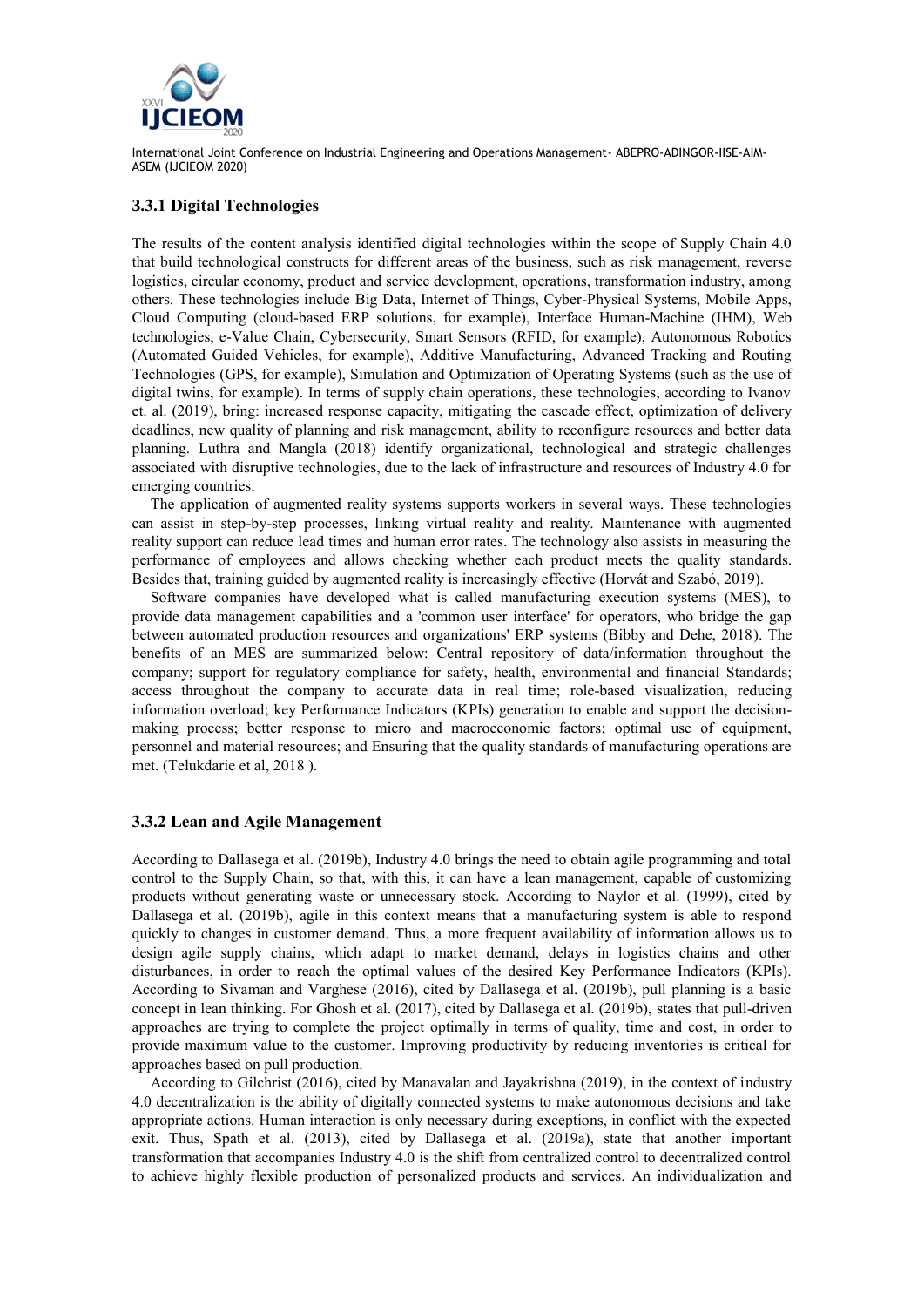

customization of products increasingly leads to customer interaction strategies, such as X-to-order (maketo-Order, Build-to-Order, Configure-to-Order and Engineer-to-Order) and finally, for the concept of "mass customization", where products can be configured by the customer at costs similar to those of mass production. The growing fusion of the IT environment with production and logistics allows to obtain flexible and reconfigurable manufacturing and logistics systems.

#### **3.3.3 HR 4.0 Management**

As Horvath and Szabó (2019) state that to succeed in adopting the technologies of industry 4.0, it is necessary to create a common understanding of change, as well as to develop innovative forms of training that develop quickly employee skills in a changing environment. According to Liboni et al. (2019), HR management should encourage and develop technical, personal and social skills, and must be connected with the Supply Chain to promote these 3 skills. This happens since the work environment will change permanently according to the application of digital technologies in the various sectors of the economy. For Liboni et. al. (2019), the main limitation for the advancement of Industry 4.0 in HR Management is the lack of qualified labor, especially in emerging countries, which demands costs and growth of precarious work. However, the author argues that this can be solved if HR management encourages and develops technical, personal and social skills, in order to connect the Human Resources and Supply Chain sectors in these competencies in a fair alignment. According to Jackson et al. (2014), cited by Liboni et al. (2019), topics related to human resources can be understood to include the ways in which companies adapt recruitment, training, performance appraisal and employee rewards in light of external trends, such as technological changes and competitive forces. From a broader perspective, HRM relates to methods for keeping the workforce up-to-date, qualified and aligned with the expectations of stakeholders.

Horváth and Szabó (2019) discuss the different effects of driving forces and barriers on Small and Medium Enterprises (SMEs) and Multinationals (MNCs). For SMEs, the growing labor shortage is crucial, as they depend heavily on local human resources. Many SMEs are therefore using Industry 4.0 solutions as a way to solve human resources problems. MNCs have greater recruitment opportunities because they seek talent on a global scale. If they do not find adequate human resources in a certain region or country, they can move their productive activities to another region. However, the number of specialists in artificial intelligence, big data and Industry 4.0 is currently low globally and the number of vacancies in this area is high.

#### **3.3.4 Strategic and Environmental Management**

Companies that actively seek to develop their Industry 4.0 status and strategies should start by understanding their current level of maturity in their specific context or supply chain. This will allow them to determine their areas of weakness and strength, prioritize opportunities for improvement and manage development plans. This Industry 4.0 maturity structure should provide a roadmap for companies to assess their level and make relevant and informed decisions for the transition to the 4th Industrial Revolution. This greater technological KPIs awareness can lead companies to increase their productivity, innovation and sustainability. Finally, companies in the same supply chain can also see this assessment as an opportunity to transfer best practices and knowledge between key partners (Bibby and Dehe, 2018). A developed maturity model will provide not only a collection of best practices, but also a flexible and customizable modeling architecture that is capable of taking into account the specific characteristics and peculiarities of an organization. The concept of maturity can be used for descriptive, prescriptive and/or comparative purposes. It serves a descriptive purpose if applied to as-is assessments, a prescriptive purpose if used to establish a desirable development path and a comparative purpose if used for internal or external benchmarking (Asdecker and Felch, 2018).

The 'People and Culture' dimension is a key part of the implementation of Industry 4.0 due to the value and power of people within organizations. A culture of innovation and continuous improvement is one that embraces change and thrives on new opportunities. Finally, a robust and clear strategy, an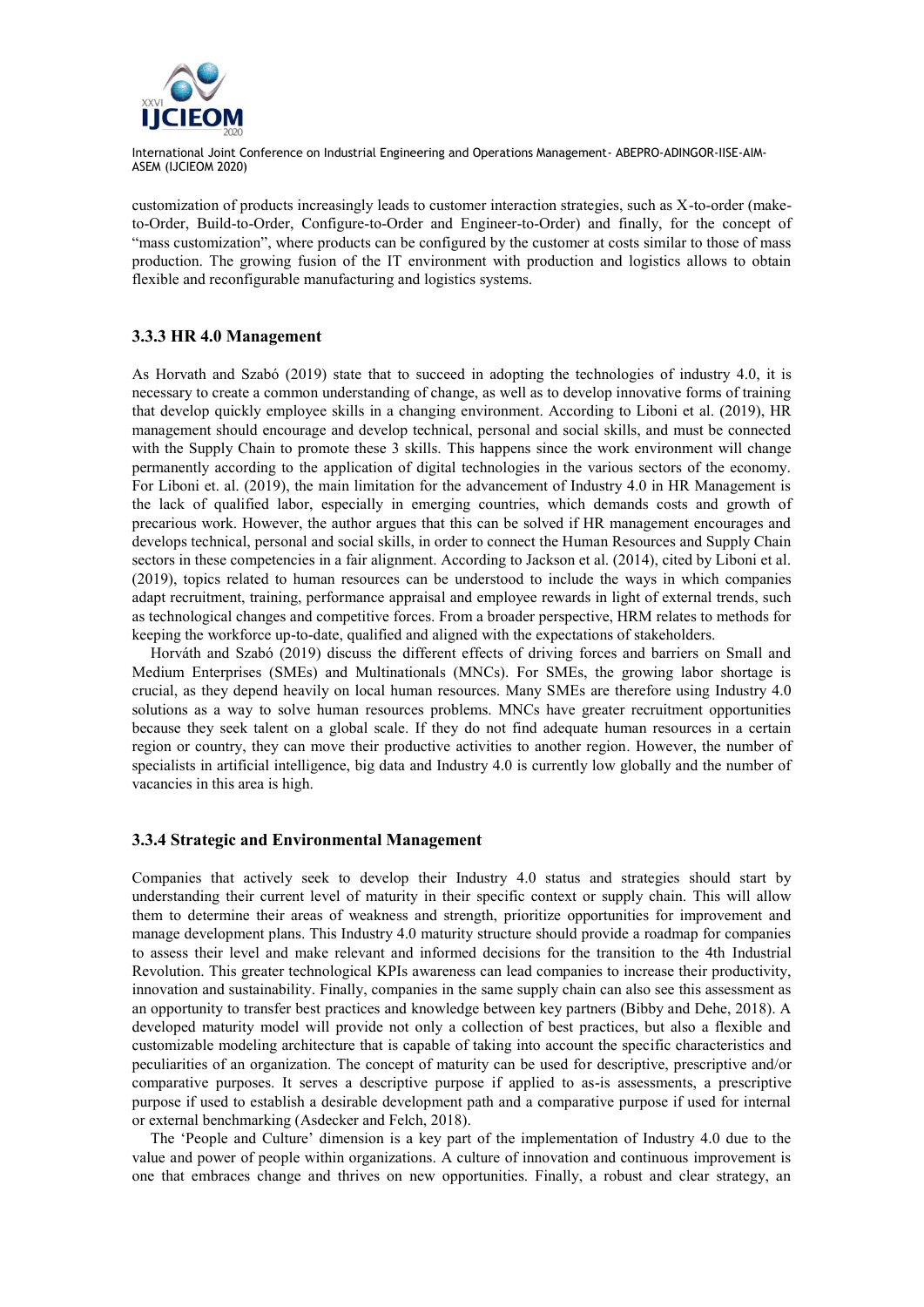

ambitious and well thought out technology investment plan and a vision of agility are also important characteristics of an organization for the maturity of Industry 4.0. (Bibby and Dehe, 2018) Organizational factors, such as top management, leadership and organizational culture play a significant role in the management of Industry 4.0 and sustainable manufacturing operations in value chains.

According to Nascimento et al. (2019), digital technologies can have a positive influence on business sustainability, reinserting waste into the supply chain to manufacture products on demand and develop a circular model to reuse electronic scrap integrating web technologies, reverse logistics and additive manufacturing. Besides that, a company can potentially profit from the use of end-of-life or reverse logistics, that is, "the process of planning, implementing and controlling the reverse flows of raw materials, in-process inventory, packaging and finished products, from manufacturing, distribution or point of use, to a suitable recovery point or disposal point". Reverse logistics involves recycling and remanufacturing, as well as product returns, material reuse, waste disposal, reconditioning and repair, and has developed as a response to product-oriented policies that oblige manufacturers to guarantee and finance the return and recycling of products, given the growing environmental concerns. In this sense, sensors in products can accurately predict the end of a product's useful life based on analysis of usage patterns, and the wireless connection can be used to inform appropriate stakeholders to coordinate efficient reverse logistics. Research suggests that predicting the rate of return of products and their demand will help to design and build reliable and profitable reverse supply chains. In fact, integrating data from all participants in the reverse supply chain can ensure greater profitability. In addition, companies can use this information in target marketing campaigns, improving resellers and the customer experience (Omar et al, 2019).

#### **3.3.5 Supply Chain 4.0 Results**

According to Dallasega et al (2019a), to obtain state data in real time, an infrastructure and digital feedback system are needed, which monitors the status of production, storage and shipping in real time. In particular, the short-term availability of information on the status of delivery is very important for proper supply chain management. In addition, visibility of supplier status in real time for quick access to information enables better supplier risk management. Downes and Nunes (2014), cited by Bienhaus and Haddud (2018), affirm that, in recent times, organizations face a radical change. On the one hand, global interconnectivity and the exchange of data and information in real time allows organizations to create new business models and concepts within their area of operation. On the other hand, a growing competition, due to new entries in the market, forces organizations to increase their innovation potential to maintain competitiveness within the new business models and concepts created.

The presence of accurate and always up-to-date data and information is becoming a prerequisite to support decision making in production planning and control in the civil construction sector. According to Telukdarie et al. (2018), several factors influence better decision making within a company, such as Total Business Optimization, Artificial Intelligence, Manufacturing Execution Systems (MES), generation of KPIs. Thus, the company's management will have a global visibility of the business, in a reproducible way, in real time, from the factory floor to the highest level, with all the data available for decision making.

Dallasega et al. (2019a) argue that with the introduction of Industry 4.0, leaving centralization and moving to decentralization, in order to make processes more flexible and generate new business, automatically generating value for the current market needs. The beneficiaries of Industry 4.0 will be small and medium-sized companies that have greater flexibility for new strategies, approaches, concepts and customized technological solutions for implementation. According to Ivanov et al. (2019), many studies provide evidence of increased demand and manufacturing flexibility, product diversification, greater market responsiveness, shorter delivery times and better capacity utilization using Industry 4.0 technologies. Control approaches can be applied to workshop scheduling in a customized manufacturing process and sequencing operations within tasks, in order to support distributed and flexible programming in the emerging field of innovative production systems based on Industry 4.0.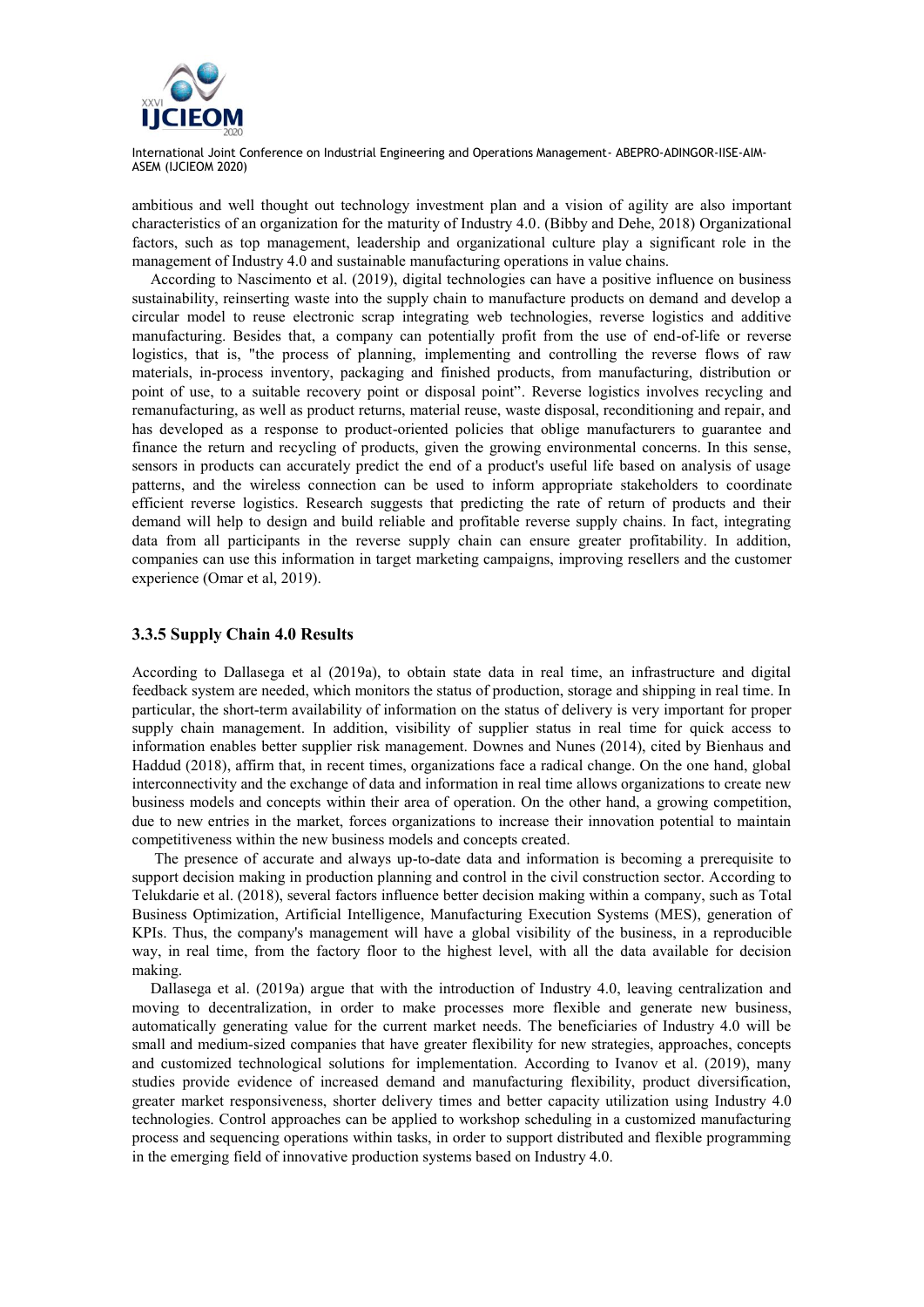

Industry 4.0 will alter the production, operation and complete maintenance of products and services through interconnected components, machines and humans. With the influence of Industry 4.0, industrial production systems are expected to perform 30% faster and 25% more efficient than before. (Rusmann, Lorenz, Gerbert, Waldner, Justus, Engel, & Harnisch, 2015, apud Manavalan and Jayakrishna, 2019) These innovative manufacturing technologies result in less Time to Market (TTM), product accuracy, customized output as required by the customer and greater overall efficiency. (Schweer & Sahl, 2017, apud Manavalan and Jayakrishna, 2019) Such technologies allow to achieve a diversity of competitive and strategic advantages, with emphasis on the greater flexibility of decision-making processes, achievable quality standards, efficiency in production and increased productivity. (Da Silva et al., 2019) In addition, the task of achieving efficiency and customer satisfaction in a value-added network of interdependent institutions is facilitated by information and communication technology (ICT) (Masteika and Cepinskis, 2015, apud Asdecker and Felch, 2018).

Digitization helps industries achieve sustainability, customer satisfaction, reduce costs, and conserve resources (Menon and Sahah, 2020). However, the consumer's contribution is crucial to the project's success for value. Open innovation, where customers take a leading role in the design of new offers, expands the pool of information about the needs and technological solutions, what would be most valued by a potential consumer. Traditional point-of-sale data and customer feedback are complemented with customer-company interaction on social media, changing the relationship between market players and strengthening brand involvement. In addition, shorter Time to Market was associated with greater flexibility to respond to changes in customer trends, leading to better levels of customer satisfaction and loyalty, which in turn can increase sales (Omar et al, 2019).

#### *3.4 Proposition of a Theoretical Framework*

Ivanov et al. (2019) argues that digital technologies bring increased responsiveness, mitigating the ripple effect, shorter delivery times, new quality of planning & risk management, ability to reconfigure resources and data coordination (Better Planning). According to Dallasega et al. (2018), connectivity and uninterrupted data exchange bring optimization and proximity between the actors in the supply chain. Manavalan and Jayakrishna (2019) states that the Internet of Things and Industry 4.0 bring competitive advantages to companies and enable sustainable practices through gain for customers, greater responsiveness to demand and faster and real-time decision making. According to Telukdarie et al. (2018), industry 4.0 is capable of increasing the information processing capacity, changing the way current mobile applications are implemented, fully integrating global businesses for optimization and mitigating uncertainties in decision making. According to Müller, Jaeger and Hanewinkel (2019), digitization brings an increase in performance in terms of time, cost and processing error, that is, fewer errors and less misunderstanding, in addition to a constant increase in the amount of storable data.

According to Dallasega et al. (2019a), the introduction of industry 4.0 promotes decentralization to become processes more flexible and generate new business, automatically generating value for current market needs, and may even generate mass customization. Dallasega et al. (2019a) also states that small and medium-sized companies will only benefit from Industry 4.0 following strategies, approaches, concepts and customized technological solutions for implementation. Dallasega et al. (2019b) states that agile programming and digitization generate an efficient database for quick decision making and elimination of waste and unnecessary operations. Through a case study, Dallasega et al. (2019) achieved a 2% reduction in delivery time and a 42% reduction in inventory with decentralization, pulled production and elimination of Buffer. This peformance was obtained knowing the actual delivery time and planning the production/delivery according to that time.

Digitization leads to more agile, efficient and consumer-focused supply chains, increasing interaction with suppliers and the manufacturing industry, which is fundamental for organizational performance. Technology Transfer (TT) at various stages of the supply chain generates benefits for everyone provided it is used properly. However, there is a difference in the acquisition of this technology by emerging countries, which are obliged to import it from developed countries that have the domain of TT. In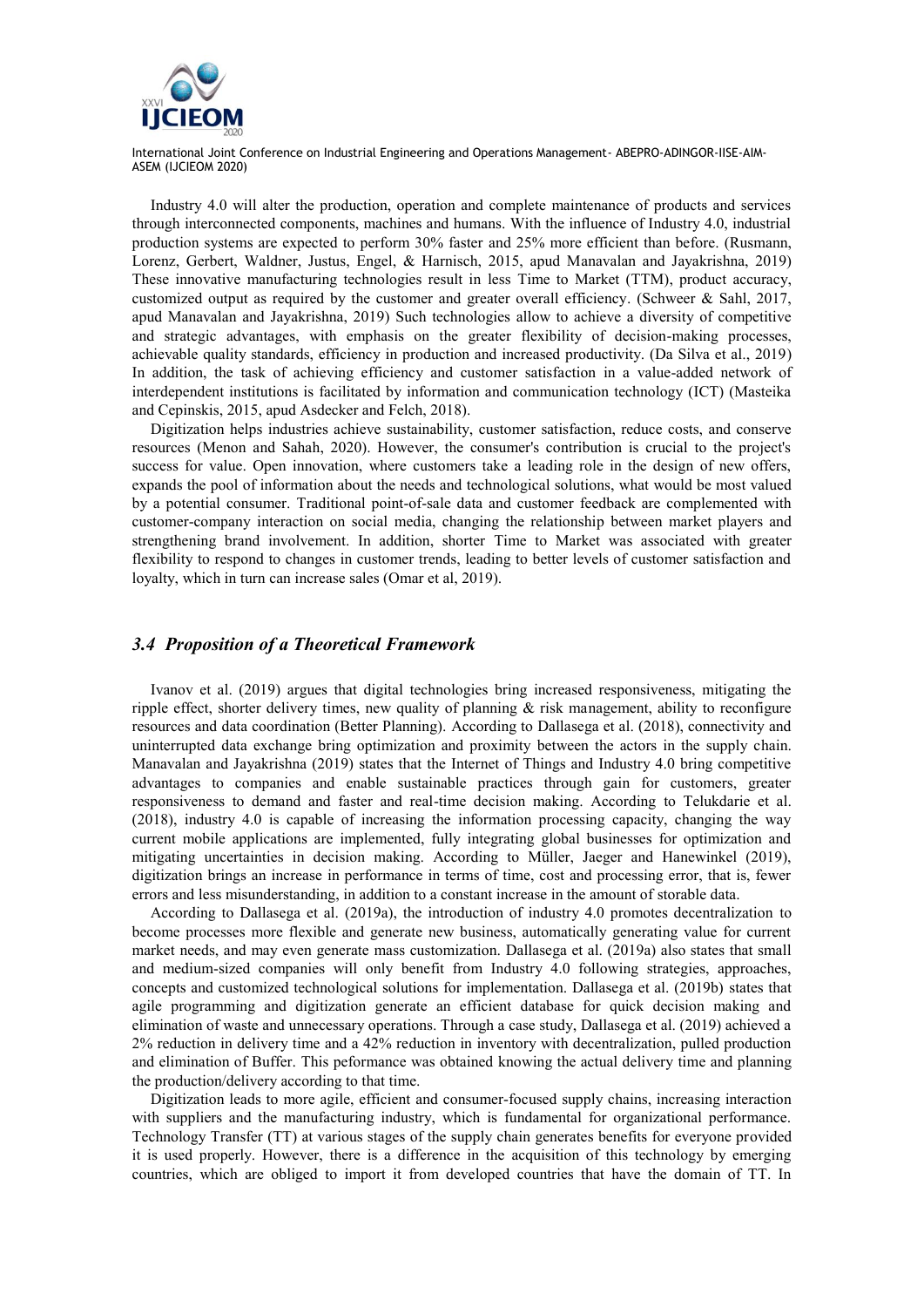

emerging countries, there are several resource limitations, complex technology acquisition and transfer processes (TT's success is due to a number of factors, including joint cooperation between suppliers, research centers and industry). (Da Silva et al. 2019)

Wang and Ha-Brookshire (2018) argue that forecasting, consumer research and the design function in the fashion industry offer great potential for Industry 4.0. Wang and Ha-Brookshire (2018) also emphasize the points of product customization and the necessity to implement Big Data in the area, creating the term "fashion 4.0". Regarding digitalization, Bienhaus and Haddud (2018) argue that it brings new business models, a high influence factor for organizational success and a positive character for procurements, since the alignment of processes towards the digital strategy creates the role of purchasing and strategic network node for organizations. According to Stank et al. (2019), the Supply Chain market needs business reformulation to generate value. Besides that, Nascimento et al. (2019) demonstrates that Industry 4.0 generates a positive impact on business sustainability, by integrating web technologies, reverse logistics and additive manufacturing to reinsert waste into the supply chain and manufacture products on demand.

Finally, it is clear that the selected articles mention customization of the concepts and approaches adopted for small and medium-sized companies (SMEs) and for emerging countries. However, such concepts are part of any and all management practices of a company. In SMEs the operating conditions are different and in emerging countries the companies face limitations of infrastructure, strategy and legislation, what demands the adoption of alternative solutions. Thus, it was decided not to include such ideas as two concepts extracted from content analysis, although they were added in the framework. Figure 1 below shows the developed framework that brings together all the concepts and categories identified together with the relationships mentioned between them.



**Fig. 1** Supply Chain 4.0 Results Conceptual Framework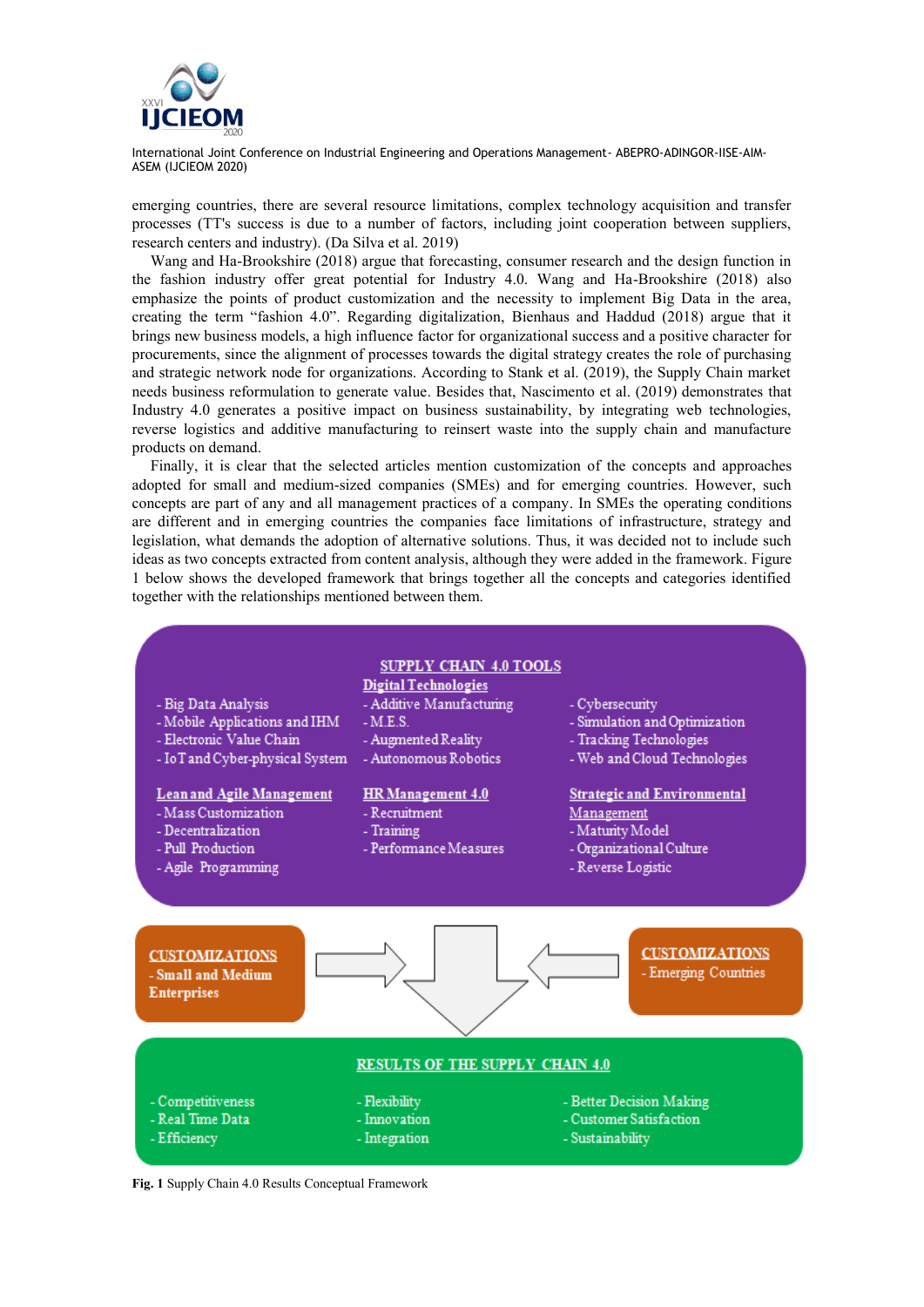

#### **4 Final Considerations**

The objective of this work was to fill the knowledge gap for the results of Supply Chain 4.0, identifying the main tools used and the impacts obtained by them in the various sectors of the Industry, in addition to developing a framework that synthesizes the subject. To meet this objective, two research questions were created: "*What are the results obtained by the Supply Chain 4.0 in the various areas of Industry?"* and *"What are the technological and managerial tools that cause these results?*". To answer these questions, a systematic literature review (RSL) was carried out, which identified 22 articles with 31 concepts divided into 5 categories, with their respective relationships: "Digital Technologies", "Lean and Agile Management", "HR Management 4.0", "Management Strategic and Environmental" and "Supply Chain 4.0 Results". This made it possible to build a theoretical framework that synthesizes the subject.

This research has theoretical and practical implications. In terms of practical contributions, the framework can effectively support and serve as a guide for professionals who are involved in Supply Chain 4.0 deployment programs. In this way, the structure of Supply Chain 4.0 offers a complete view of all dimensions that must be taken into account for successful implementation and management. Based on this, this survey provides a platform for future improvements with respect to Supply Chain 4.0. First, as Industry 4.0 is still seen as a new area, the structure of Supply Chain 4.0 presented in this document would facilitate engagement with relevant stakeholders to familiarize them with concepts and tools, leading to increase the interest and the adoption of Supply Chain 4.0. Second, for companies interested in further exploring the concept, the structures would provide assistance in formulating Supply Chain 4.0 policies and strategies. As more and more companies engage with the approach, more research and interests emerge, leading to improvements in tools and techniques. In terms of theoretical implications, this research brings a relevant and significant contribution to the academic community, since the framework that relates the constructs of SC 4.0 with the constructs of its results is new.

In addition, the proposed framework can strongly support future studies and assist in a deeper understanding of the various aspects of Supply Chain 4.0. As future research relevant to the theme, the following suggestions were made: Investigate each result individually in SC 4.0 according to technological tools (Digital Technologies) or management tools (HR 4.0, Lean, Agile, Strategic or Environmental Management); Directly relate SC 4.0 and the company's profitability in a quantitative way, in order to answer which technologies and which management practices lead to greater profitability; and Propose how SC 4.0 can be implemented in emerging countries or in small and medium-sized companies, considering a low budget. Finally, in order to empirically validate the research results and the proposed theoretical framework, as well as shedding light on emerging trends in the field of research, future research may consider conducting a Delphi study or a large-scale survey. This is considered part of the future research agenda derived from the present work.

#### **References**

- Asdecker, B., Felch, V. (2018) Development of an Industry 4.0 maturity model for the delivery process in supply chains, Journal of Modelling in Management, 13, 4, 840-883. DOI: 10.1108/JM2-03-2018-0042
- Bibby, L., Dehe, B., (2018) Defining and assessing industry 4.0 maturity levels case of the defence sector, Production Planning & Control, 29:12, 1030-1043. DOI: 10.1080/09537287.2018.1503355
- Bienhaus, F., Haddud, A. (2018) Procurement 4.0: factors influencing the digitisation of procurement and supply chains, Business Process Management Journal, 24, 4, 965-984. DOI: 10.1108/BPMJ-06-2017-0139
- da Silva, V. L., Kovaleski, J. L., Pagani, R. N. (2019) Technology transfer in the supply chain oriented to industry 4.0: a literature review, Technology Analysis & Strategic Management, 31:5, 546-562. DOI: 10.1080/09537325.2018.1524135
- Dallasega, P., Rauch, E., Linder, C. (2018) Industry 4.0 as an enabler of proximity for construction supply chains: A systematic literature review, Computers in Industry, 99, 205–225. DOI: 10.1016/j.compind.2018.03.039
- Dallasega, P., Rojas, R. A., Bruno, G., Rauch, E. (2019a) An agile scheduling and control approach in ETO construction supply chains, Computers in Industry, 112, 103-122. DOI: 10.1016/j.compind.2019.08.003
- Dallasega, P., Woschank, M., Ramingwong S., Tippayawong K.Y., Chonsawat N. (2019b) Field study to identify requirements for smart logistics of European, US and Asian SMEs. In: Proceedings of the International Conference on Industrial Engineering and Operations Management Bangkok, Thailand. DOI: 10.1007/978-3-030-25425-4\_5